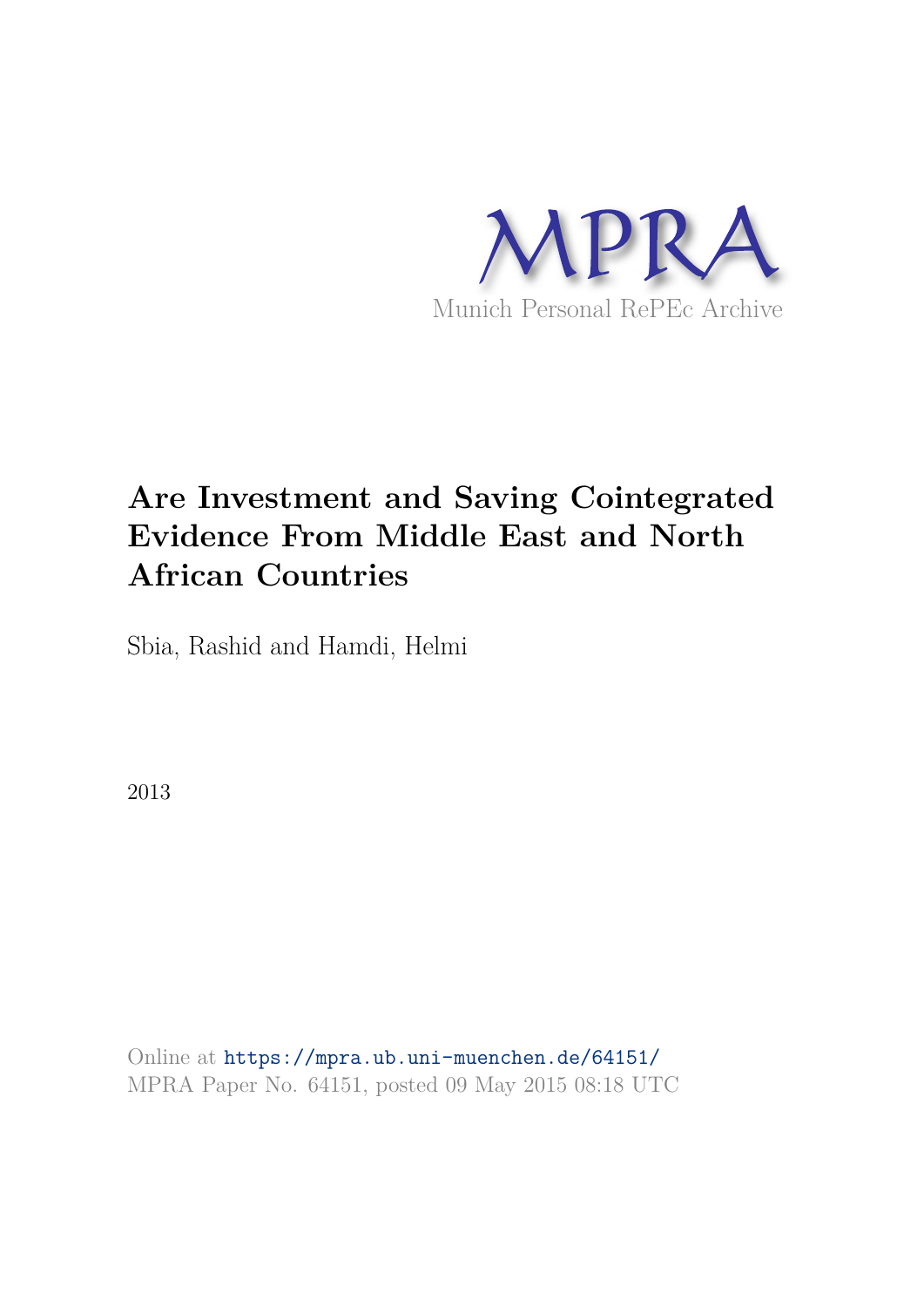# **Are Investment and Saving Cointegrated? Evidence from Middle East and North African Countries**

# Helmi HAMDI, CERGAM-CAE Aix Marseille University and Central Bank of Bahrain Rashid SBIA, DULBEA, Free University of Brussels

#### **ABSTRACT**

*The aim of this paper is to empirically examine the relationship between saving and investment for 6 Middle East and North African Countries for the period 1980-2008. To this end, we use panel cointegration analysis and Error Correction Model techniques. The long run estimation reveals causality between investment and saving for the entire sample. The Granger causality tests confirm this result and validate the presence of bidirectional causal relationship between investment and saving. However, the short run estimation shows no causality between the two variables for the entire sample. At the individual level, saving Granger cause investment for Bahrain and Saudi Arabia only.* 

**JEL**: C32, E21, E22

#### **KEYWORDS:** Investment, Saving, Cointegration, Causality.

#### **INTRODUCTION**

In the late of the nineties, the MENA region has started to benefit from the positive consequences of the SAPs and reforms. In fact, several MENA countries have seen their role in the global economy as investors and trade partners improved and they become a major player in the global capital markets with their powerful sovereign funds and exchange reserves. This performance has lead to massive job creation and a global dynamism of the labor market. The MENA region's geographic position and its abundant natural resources have given it enormous strategic importance. As a result, the region as a whole became a center for investment and doing business as well as a hub of foreign direct investment (FDI). According to United Nations Conference on Trade and Development (UNICTAD, 2010), the FDI flows into all MENA countries have increased from an annual average of US \$ 3.6 billion during the 1980s and US \$ 3.7 billion during the 1990s to US \$ 79.5 billion in 2007 and US \$ 94.9 billion in 2008. Investment in the region increased considerably and the overall economic growth of the region became based to some extent on the level of investment activities. The optimism about the MENA economy has been on an ascent in recent years. This has led to a resurgence of interest in the dynamic linkages among saving and investment as key determinants for economic growth in the region.

The main goal of this paper is to investigate whether investment and saving are integrated for 6 MENA countries for the period from 1980 to 2008. To this end, we used panel cointegration analysis and Error Correction Model technique. Our empirical investigation has two dimensions. The first is to examine the long-run relationship between investment to Gross Domestic Product ratio and saving to Gross Domestic Product ratio (GDP henceforth), while the second is to examine the short-run dynamic causal relationship between the variables. The basic testing procedure requires three steps. The first step is to test whether the variables contain a panel unit root to confirm the stationarity of each variable (Engle and Granger,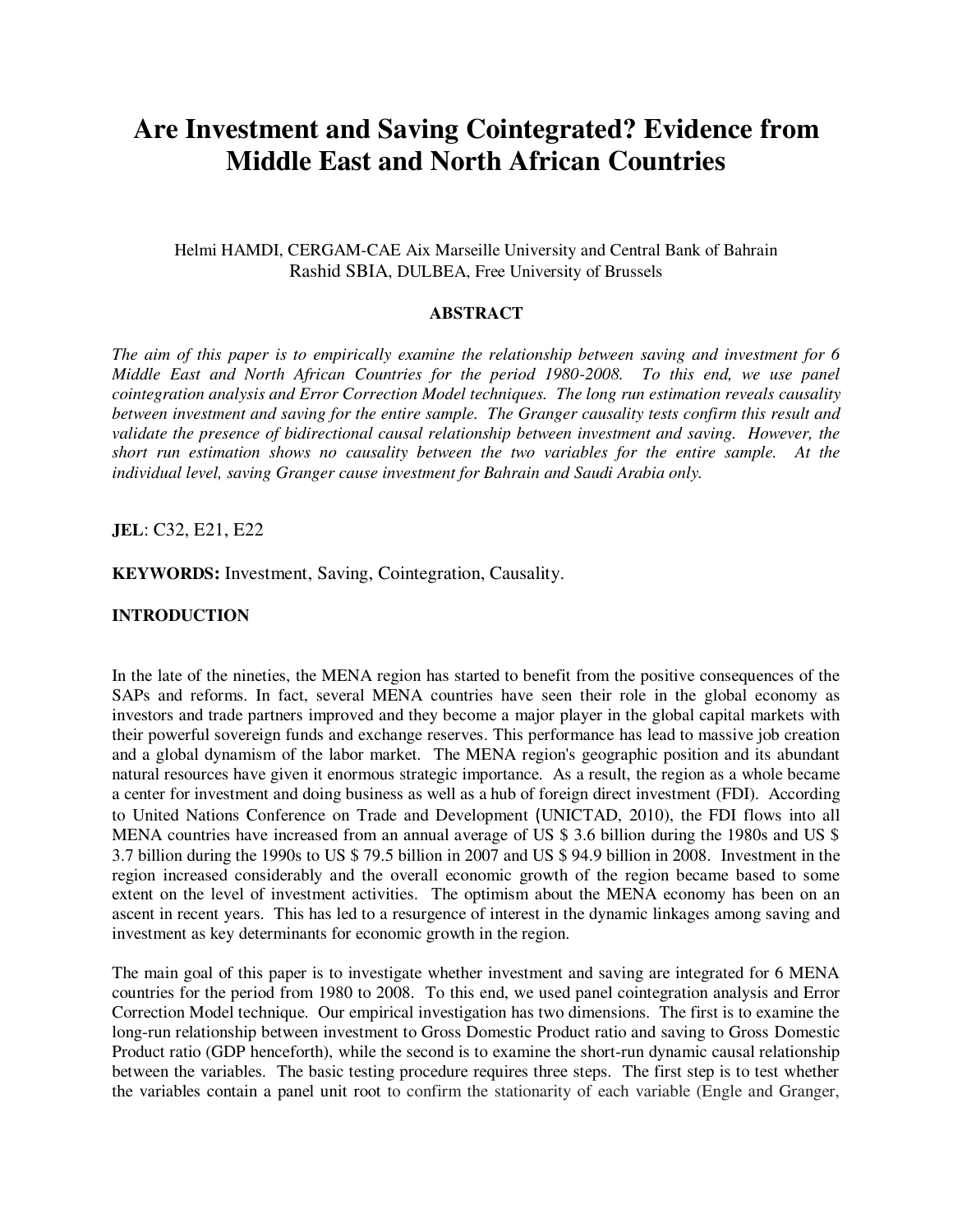1987). This is done by using the Levin –Lin-Chu test, (LLC, 2002), the Im et al. test (Im, Pesaran and Shin (IPS, 2003)), the Augmented Dickey–Fuller test (F-ADF) (Maddala and Wu, 1999; Choi, 2001) and finally Breitung (2000) test. The second step is to test whether there is a long-run cointegrating relationship between the variables. This is done by the use of the Johansen-Fisher (Maddala and Wu, 1999; Kao, 1999; Pedroni, 1999, 2004) methods. Finally, the last step, if all variables are I (1) (integrated of order one) and cointegrated (Masih and Masih, 1996), short-run elasticities can be computed using the vector error correction model (VECM) method suggested by Engle and Granger (1987). In this case, an error correction mechanism exists by which changes in the dependent variables are modeled as a function of the level of the disequilibrium in the cointegrating relationship, captured by the Error Correction Term (ECT), as well as changes in the other explanatory variables to capture all short-term relations among variables.

The reminder of the paper is as follows: The next section examines the related literature and develops the scope of this research study. We then describe our data and methodology and discuss the results of our empirical tests. The final section concludes.

# **LITERATURE REVIEW**

The relationship between saving and investment is an important macroeconomic concern because it provides a central approaching into the process of sustainable economic growth. According to the standard economic theory, economic growth is significantly depends on capital accumulation and capital accumulation stems from investment which depends in its side on domestic and foreign capital. Solow (1970) argue that the increase in the savings rate boosts steady-state output by more than its direct impact on investment because the induced rise in income raises savings, leading to a further rise in investment. Therefore, increased saving leads to higher economic growth through capital formation (Ang 2007). According to this analysis, the financial system of a country allocates saving and distribute it to investment.

Literature on the nature of investment and saving relationship could be classified in two schools. Firstly, the classical theory opines that an increase in savings will lead to a decrease in the interest rates prompting investors demand more from the available funds and therefore to an increase in investments activities. In this case, the level of saving determines the interest rate and hence the cost of investment, which in turn influences the demand for new capital.

Secondly, the Keynesian and post Keynesian theorists argue that an increase in the investment leads to an increase in the output and income which, in turn, will increase savings. Savings and investment are considered to be crucial variables in ensuring price stability and promoting employment opportunities and thereby contributing to economic growth.

Numerous studies have attempted to investigate the theoretical and empirical relationship between investment and saving by adopting both approaches to test whether saving causes investment or investment causes saving. In reality, the debate was initiated by the pioneering work of Feldstein and Horioka in 1980. In their seminal paper, the authors modeled domestic investment on domestic saving for a panel of 16 OECD countries during the period 1960-1974 in order to evaluate how mobile capital was among them. Feldstein and Horioka found a high degree of correlation between domestic savings and investment that suggested the existence of restricted capital mobility. The Feldstein and Horioka finding has long been supposed as a puzzle and represents a challenge to the supporters of the perfect capital markets mobility. Feldstein and Horioka (1980) consider that if capital is perfectly mobile, investment should go where it yields the highest real returns, whilst consumption should depend only on the permanent value of income, not on contemporaneous investment decisions. This means that In the presence of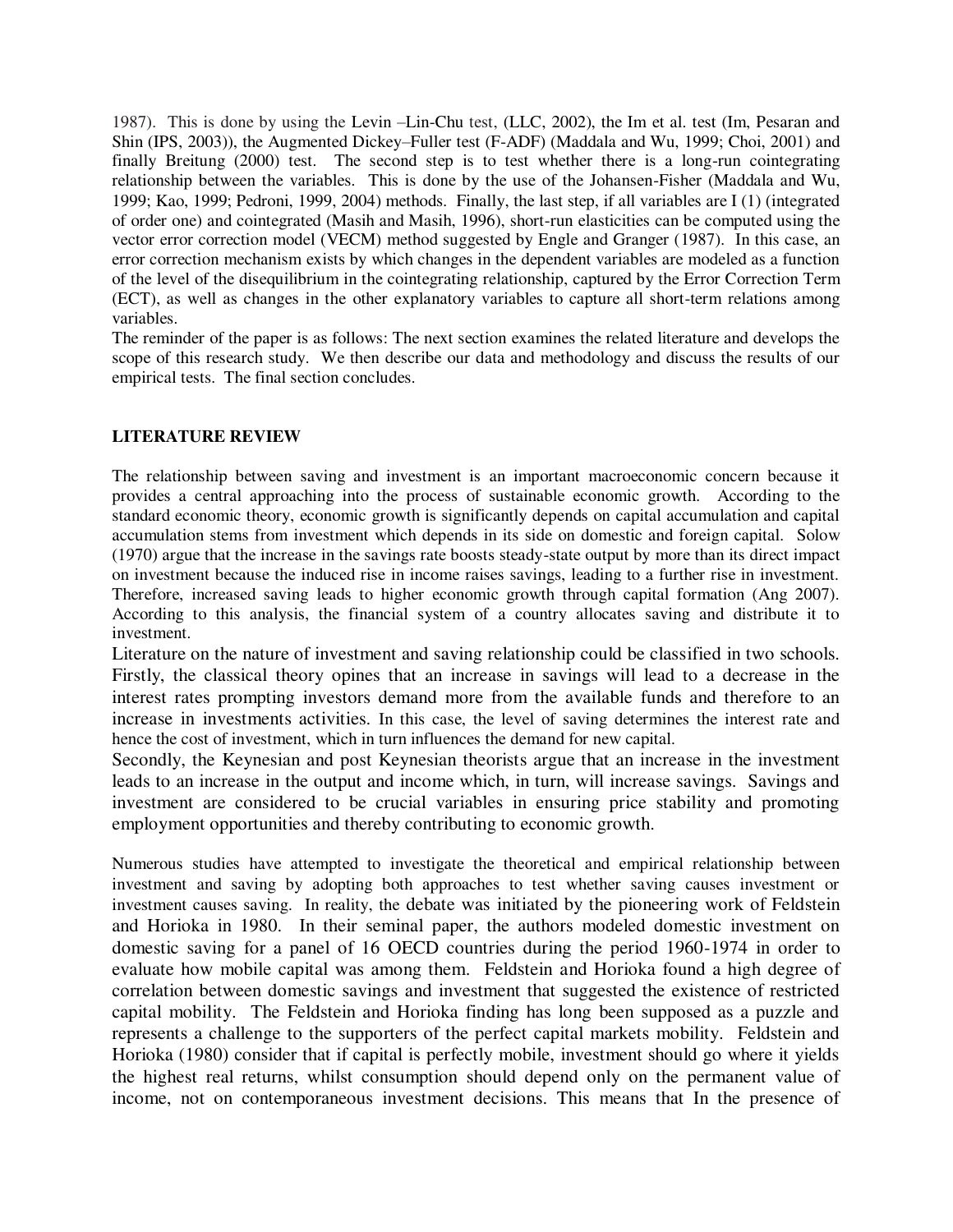perfect capital mobility investors care only about the rate of return on their investments and not about which country they invest in.

Following the work of Feldstein and Horioka (1980), several studies have emerged to analyze the relationship between saving and investment in different countries. Some papers have investigated the causality between saving and investment for a single country case study (De Vita and Abott (2001), Narayan (2005), Seshaiah and Sriyval (2005), Chinn and Ito (2007) Ang (2008, 2009)) while some others have analyzed the relationship of the two macroeconomic variables for a group of countries (Frankel *et al* (1986), Coakley, Hasan and Smith (1999), Corbin (2001), Sinha (2002), Sinha and Sinha (2004)). Moreover these studies have been done by the use of different methodologies and techniques (Vector Error Correction Model, Vector Auto Regressive, Auto Regressive Distributed Lag, Panel, Auto Regressive Fractionally Integrated Moving Average models etc).

By looking at the available literature, there is no article to the best of our knowledge that examines the causal relationship between investment and saving in MENA countries despite the importance of the region and its weight in the global economy. Therefore, this paper is an effort to enrich the available literature by revisiting the savings and investment relationship including the period of recent global crisis for 6 MENA countries named Tunisia, Bahrain, Iran, Saudi Arabia, Kuwait and Oman. The lack of data for the others countries forced us to use a panel of 6 countries only for the period from 1980 to 2008. In the next section we will describe our data and methodology.

# **DATA AND METHODOLOGY**

The study uses annual data of investment to GDP and savings to GDP ratios for 6 MENA countries during the period of 1980 to 2008. Data is obtained from the World Bank Development Indicators (WDI) and ratios are calculated using the current dollar. Table 2 and Table 3 summarize the main statistics associated with investment and saving as part of GDP for our sample. They show that the mean share of investment in the GDP ranges from 18.21% for Kuwait and 28% for Jordan. Bahrain has the most variation in investment and Oman is the least variation with 10.19 and 3.93 respectively.

Regarding the share of saving in the GDP, the average is between 21.99 for Tunisia and 37.64 for Bahrain. Kuwait has the highest variation in saving and Tunisia the lowest one with 23.47 and 1.45 respectively.

|                     | <b>INV BHR</b> | <b>INV IRN</b> | <b>INV KWT</b> | INV OMN  | <b>INV SAU</b> | <b>INV TUN</b> |
|---------------------|----------------|----------------|----------------|----------|----------------|----------------|
| Mean                | 25.1267        | 30.4119        | 18.2115        | 20.5548  | 21.1098        | 26.3822        |
| Median              | 24.4166        | 32.6937        | 17.1268        | 18.8999  | 19.7906        | 25.0137        |
| Maxi                | 46.1272        | 46.2682        | 41.8557        | 32.1120  | 34.1915        | 35.8992        |
| Mini                | 7.90520        | 17.3252        | 10.6655        | 11.9345  | 15.0687        | 20.7098        |
| Std. Dev.           | 10.19040       | 6.538798       | 5.682950       | 3.931047 | 6.254518       | 4.034637       |
| <b>Observations</b> | 29             | 29             | 29             | 29       | 29             | 29             |

Table 2: Statistical summary of Investment to GDP ratio in 6 MENA countries

 *This table summarizes the statistical results of investment to GDP ratios for 6 MENA countries during the period 1980-2008.* 

Table 3: Statistical summary table saving to GDP ratio in 6 MENA countries

|        | <b>BHR</b> | <b>IRN</b> | KWT      | <b>OMN</b> | SAU<br>ر | TUN      |
|--------|------------|------------|----------|------------|----------|----------|
| Mean   | 37.64154   | 30.46770   | 28.55216 | 35.25602   | 32.40446 | 21.99159 |
| Median | 38.04324   | 34.57683   | 28.19933 | 38.12902   | 31.50645 | 21.92512 |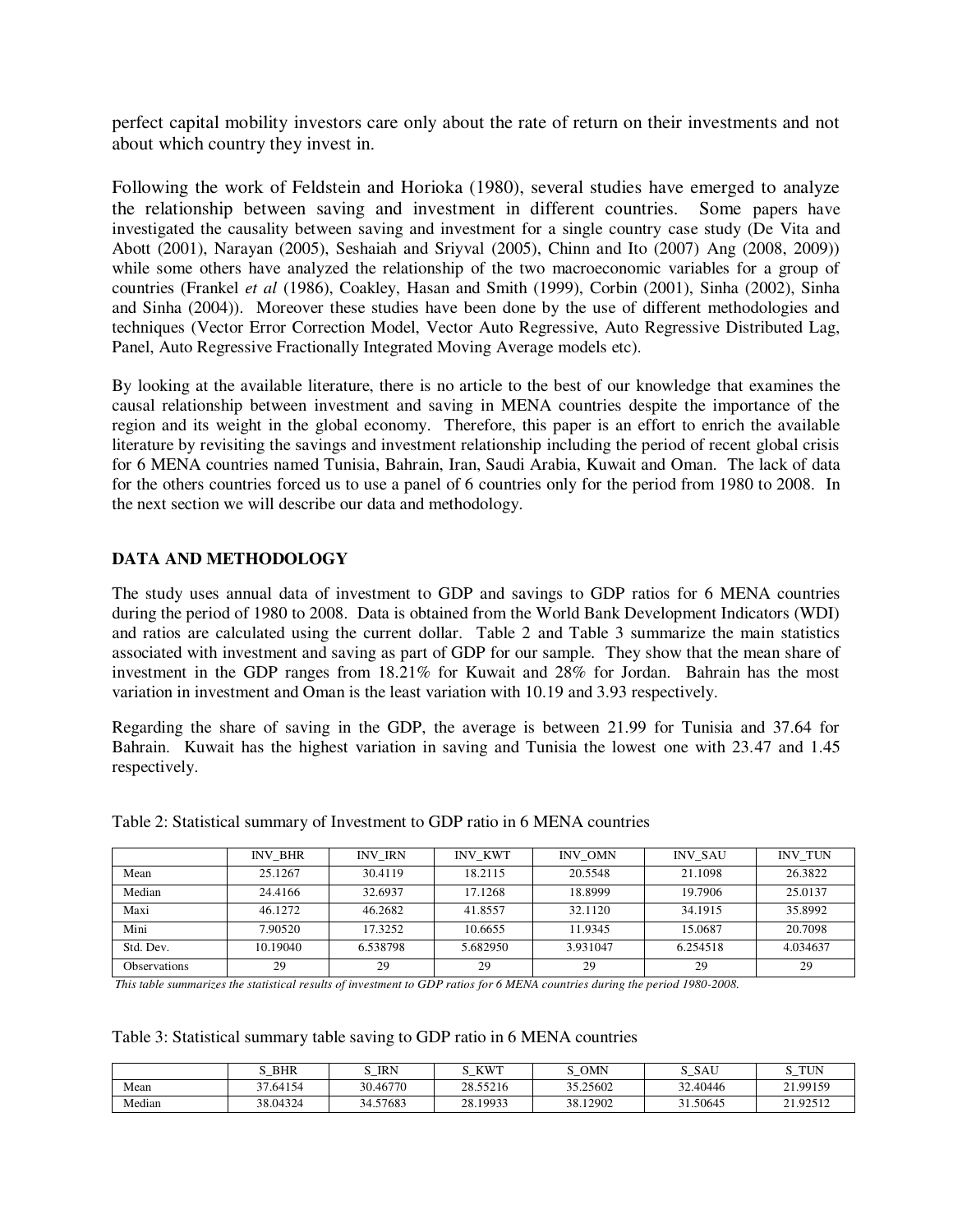| Maximum             | 55.76414 | 43.79970 | 58.87325    | 50.98763 | 59.00675 | 25.14070 |
|---------------------|----------|----------|-------------|----------|----------|----------|
| Minimum             | 17.05665 | 11.44737 | $-66.95316$ | 16.22515 | 10.37621 | 19.48076 |
| Std. Dev.           | 1.63448  | 10.85054 | 23.47082    | 10.09640 | 13.62130 | 1.457835 |
| <b>Observations</b> | 29       | 20       | 29          | 29       | 20       | 29       |

*This table summarizes the statistical results of saving to GDP ratios for 6 MENA countries during the period 1980-2008.* 

Figure 2 and Figure 3 illustrate the trajectory of investment and saving as part of GDP in the selected countries since 1980. It is clear that the evolution of the two variables differ across the sample despite the common factors that link the different countries. This indicate that the decision of saving or investing depend of the state of the country.



*This figure shows the evolution of Investment to GDP ratio is 6 MENA countries since 1980 to 2008. Source: WDI data and authors calculations*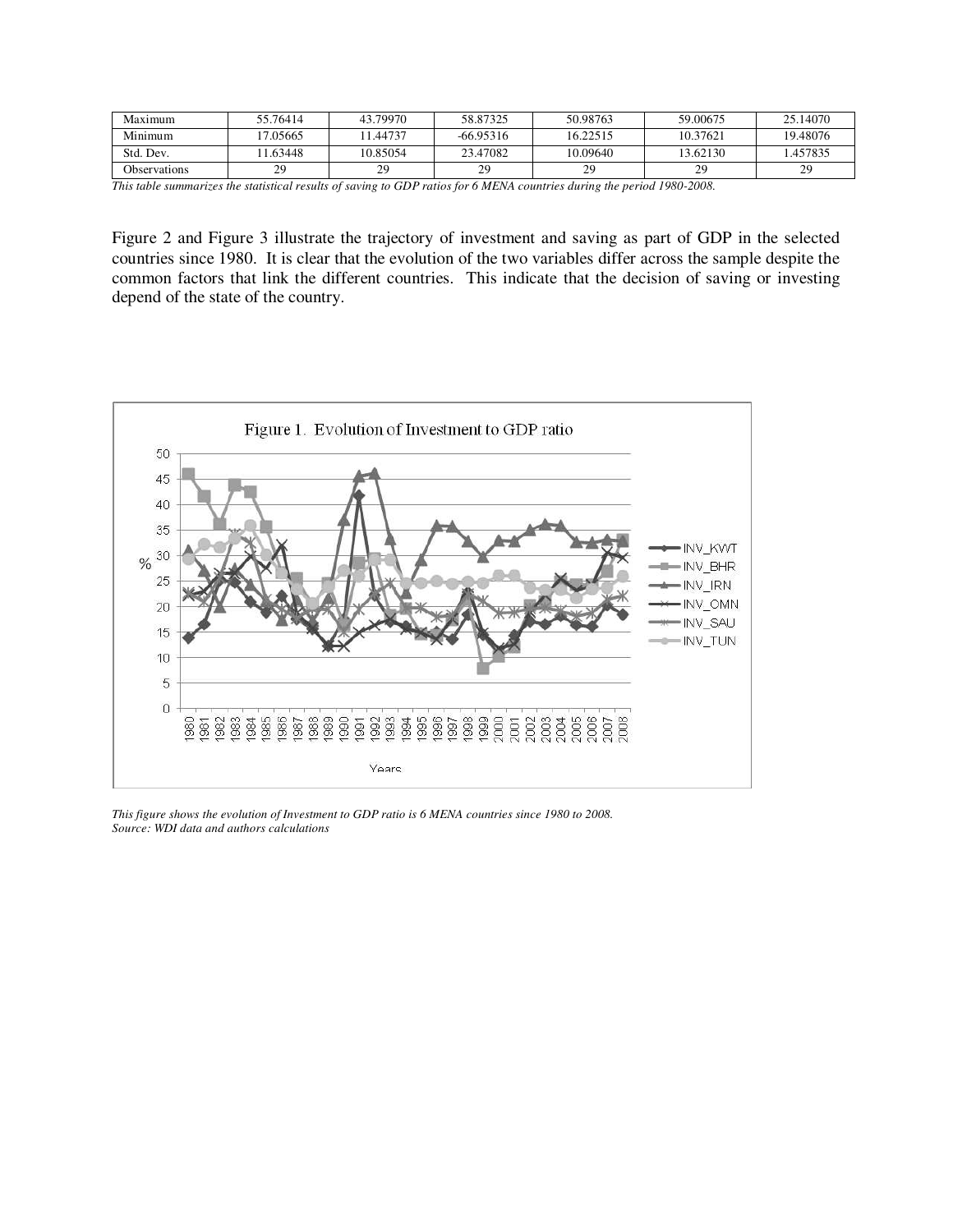

*This figure shows the evolution of saving to GDP ratio in 6 MENA countries since 1980 to 2008.*  Source: WDI data and authors calculations.

From Figure 1 and Figure 2, we can see that Kuwait has two picks: the first one is in 1991 where investment reaches 41.85% of GDP and the second one is again in 1991 where saving represents -66.95% of GDP. This year is the date of the gulf war (Iraq-Kuwait) in which the government of Kuwait has increased its investment on military projects.

Our empirical investigation has two dimensions. The first is to examine the long-run relationship between investment and investment while the second is to examine the short-run dynamic causal relationship between the two variables. In the next section, we will discuss the results of the econometric model.

# **RESULTS**

We start our empirical study by performing the panel unit root tests as proposed by Levin-Lin-Chu (LLC, 2002), Im, Pesaran and Shin (IPS, 2003), the Augmented Dickey–Fuller (F-ADF) and finally Breitung (2000). The results are displayed in Table 4. The test statistics for levels of investment and saving are statistically insignificant. When we apply the panel unit root tests to the first difference of the four variables, all four tests reject the joint null hypothesis for each variable at the 1 per cent level. Thus, from all of the tests, the panel unit roots tests indicate that each variable is integrated of order one.

Table 4: Panel unit roots and cointegration tests for MENA

|         | <b>LLC</b> |             | <b>IPS</b> |              | <b>F-ADF</b> |             | <b>Breitung</b> |             |
|---------|------------|-------------|------------|--------------|--------------|-------------|-----------------|-------------|
|         | level      | 1st diff    | level      | 1st diff.    | level        | 1st diff,   | level           | 1st diff    |
| INV/GDP | $-1.378$   | $-15.45***$ | $-1.072$   | $-10.765***$ | $-0.324$     | $-12.99***$ | $-0.353$        | $-6.62***$  |
| S/GDP   | $-0.117$   | $-12.00***$ | $-1.147$   | $-13.65***$  | $-0.137$     | $-14.00***$ | 1.456           | $-12.75***$ |

*This table shows the results of the unit root tests at the level and the first difference of the investment to GDP ratio and saving to GDP ratio using LLC, IPS, F-ADF and Breitung tests.*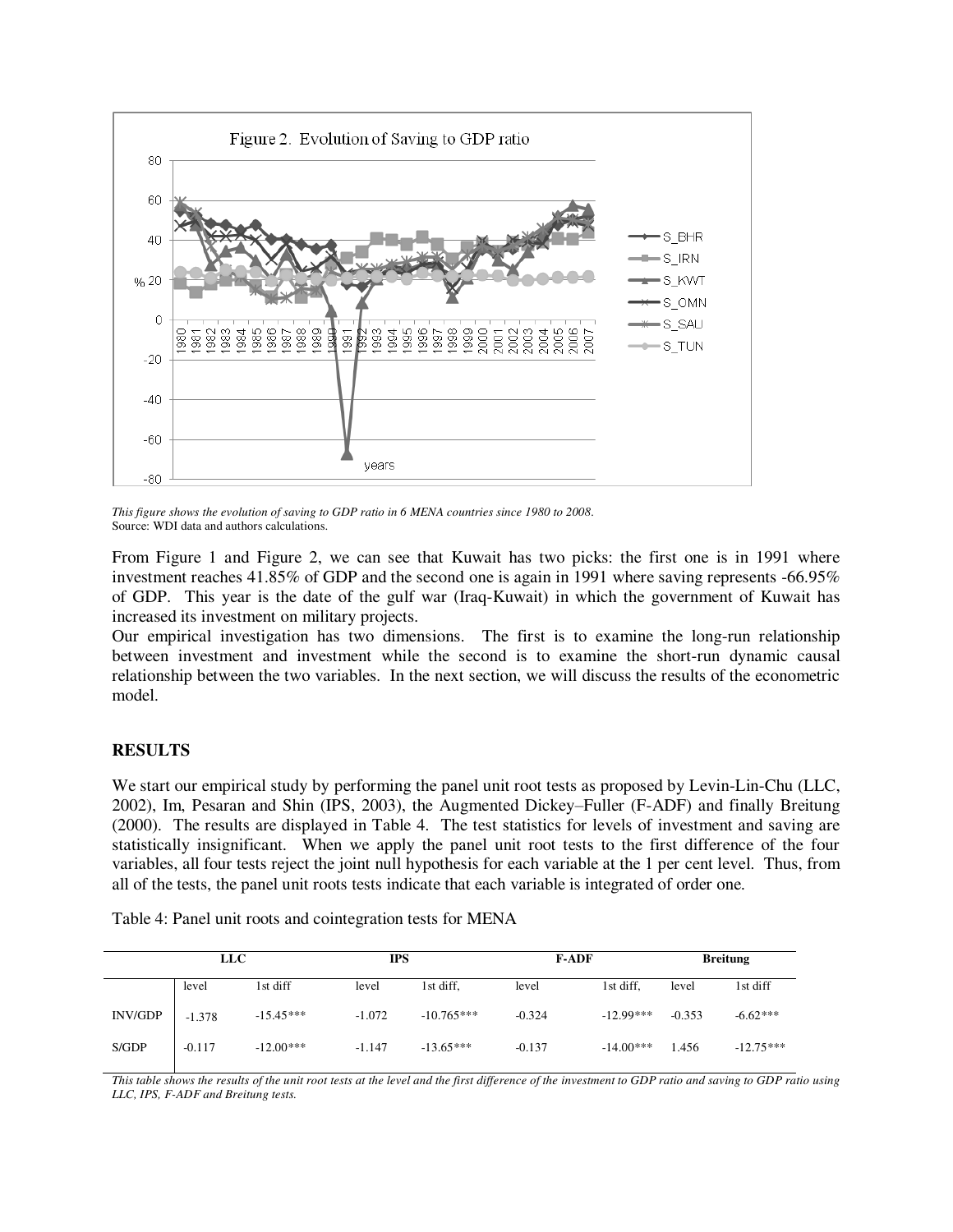After checking the integration of our four variables at order one, I (1), the Pedroni, Kao and Fisher tests for balanced panel date are used.

Pedroni (1999, 2004) suggests two sets of tests for cointegration: the between and the within dimensions. The within approach includes four statistics panel v-statistic, panel r-statistic, panel PP-statistic, and panel ADF-statistic. These statistics pool the autoregressive coefficients across different countries for the unit root tests on the estimated residuals taking into account common time factors and heterogeneity across countries. The between approach includes three statistics: group r-statistic, group PP-statistic and group ADF-statistic. These statistics are based on averages of the individual autoregressive coefficients associated with the unit root tests of the residuals for each country. All seven tests are distributed asymptotically as standard normal.

The test results of Pedroni displayed in Table 5 reveal the rejections of the null of no cointegration for all tests at 5 % level of significance except the group rho-tests. Therefore, one may conclude that our model is in fact panel cointegrated.

The Kao test also, also displayed in Table 5 suggests panel cointegration at 1% level of significance. In addition, the Johansen Fisher test suggests the existence two cointegrating vectors at 1% of significance. Overall, there is strong statistical evidence in favor of panel cointegration among investment and saving in MENA countries which signifies that there is at least one long-run equilibrium relationship among the variables. In this case, Granger causality exists among these variables in at least one way (Engle and Granger, 1987).

| Table 5: Pedroni, Kao and Johansen Ficher tests |                           |
|-------------------------------------------------|---------------------------|
| Panel v-Statistic Weighted Statistic            | 1.478397**                |
| Panel rho-Statistic Weighted Statistic          | $-1.824988**$             |
| Panel PP-Statistic Weighted Statistic           | $-2.013289**$             |
| Panel ADF-Statistic Weighted Statistic          | $-2.541776***$            |
| Group rho-Statistic                             | 0.1727                    |
| Group PP-Statistic<br>Group ADF-Statistic       | $0.0351**$<br>$0.0082***$ |
| Kao Test.                                       |                           |
| <b>ADF</b> Test                                 | 3.834797***               |
| Johansen Fisher Panel Cointegration Test        |                           |

| Johansen Fisher Panel Cointegration Test |                      |                        |  |
|------------------------------------------|----------------------|------------------------|--|
| Null Hypo.                               | Max-Eigen.           | Trace                  |  |
| $r = 0$                                  | $61.61 (0.0000)$ *** | $71.6$ $(0.0004)$ ***  |  |
| r<1                                      | 43.753 (0.0006)      | $43.75$ $(0.0006)$ *** |  |
|                                          |                      |                        |  |

*This table shows the results of the balanced Panel Cointegration tests for MENA countries using Pedroni tests. The optimal lag lengths are selected using SBC. Figures in parenthesis are probability values. Trace test and Max-eigenvalue test indicate 2 cointegrating vector at the 0.01 level. \*\*, \*\*\* indicate significance at the 5 and 1 percent levels respectively.* 

The Vector Error Correction Model (VECM) is used to correct the disequilibrium in the cointegration relationship, as well as to test for long and short-run causality among cointegrated variables. The correction of the disequilibrium is done by the mean of the Error correction term (ECT).

To test for panel causality, a panel-based VECM is specified as follows: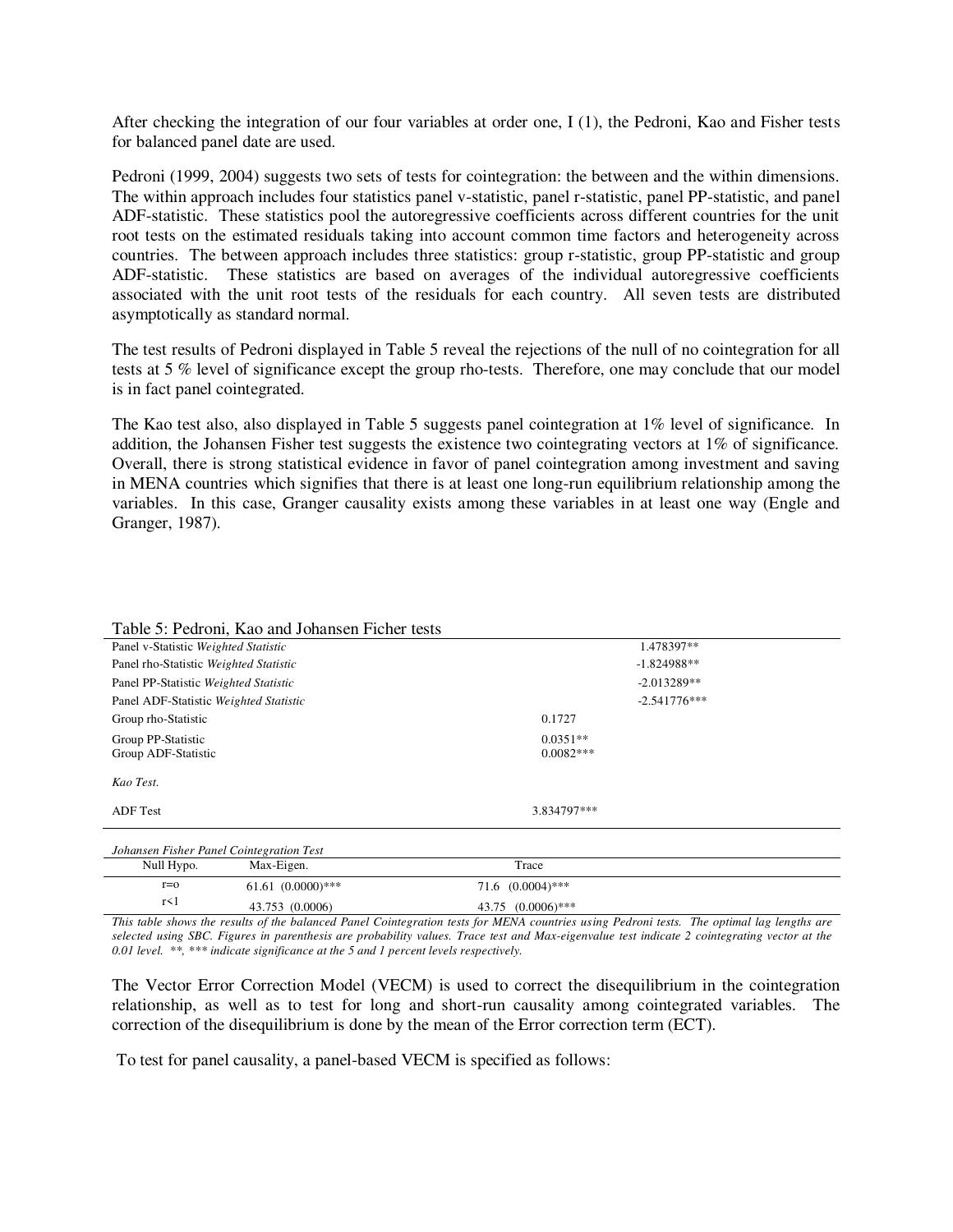$$
\Delta (INV / GDP)_{t} = \alpha_1 + \sum_{i=1}^{p} \beta_{1i} \Delta (LINV / GDP)_{t-i} + \sum_{i=1}^{q} \beta_{1i} \Delta (S / GDP)_{t-i} + \lambda_1 ECT_{t-1} + \mu_{1t} \tag{1}
$$

$$
\Delta(S/GDP)_t = \alpha_2 + \sum_{i=1}^p \beta_{2i} \Delta(S/GDP)_{t-i} + \sum_{i=1}^q \beta_{2i} \Delta(INV/GDP)_{t-i} + \lambda_2 ECT_{t-1} + \mu_{2t}
$$
 (2)

Where ECT is expressed as follows:

$$
ECTt = (INV / GDP)t - \beta_0 - \beta_1 S_t
$$
 (3)

#### Where  $t=1...T$ , denotes the time period

The results of the long-run equilibrium relationship are presented in Table 6. It shows that the coefficient of saving for the whole panel is 0.344, which is positive and significant at the level of 1%. This means that an increase of 1% in saving will increase investment by 0.35% for MENA.

At the individual country level, the coefficient of saving is positive and significant at the level of 1% for the entire sample except for Saudi Arabia where it's not significant. The highest coefficient is for Bahrain and the lowest if for Saudi Arabia with 0.67 and 0.016 respectively.

Table 6: Investment long-run elasticities for MENA

|           | <b>BHR</b>                  | <b>KWT</b>                   | <b>OMN</b>                | SAU                     | <b>TUN</b>                  | <b>IRN</b>                  | Panel                     |
|-----------|-----------------------------|------------------------------|---------------------------|-------------------------|-----------------------------|-----------------------------|---------------------------|
|           | 0.2688                      | $-9.4286$                    | $-1.8726$                 | $-20.5200$              | 34.5003                     | $-16.2193$                  | $-13.028$                 |
| Intercept |                             |                              |                           |                         |                             |                             |                           |
| Saving    | $-0.6694$<br>$-[4.430]$ *** | $-0.3392$<br>$[-4.9817]$ *** | $-0.5403$<br>[-7.6657]*** | $-0.0163$<br>$[-0.801]$ | $-2.7768$<br>$[-3.831]$ *** | $-0.4618$<br>$[-5.771]$ *** | 0.34447<br>$[-2.5577]$ ** |

*This table shows the long-run equilibrium relationship when investment is the dependant variable. \*\*, \*\*\* indicate significance at the 5 and 1 percent levels respectively.* 

Table 7 illustrates the results in which DINV is the dependent variable. Given that the optimal lag length was two, the short-run results are also presented for two lags of each variable. Results show that saving act positively to investment. At the individual country level, the coefficient is negative for all countries. However, it is significant for Bahrain at the level of 10% and significant for Saudi Arabia for the level of 1%. For the rest of the countries, the coefficient of saving is not significant.

It is also evident from Table 7 that the error correction term, although having the right sign, is statistically significant at the level of 1% for the panel as whole as well as for individual countries (except for Tunisia). The coefficient of the error-correction term is -0.234 for the sample, suggesting that when investment is above or below its equilibrium level, it adjusts by almost 23.4% within the first year.

|                         | <b>BHR</b>               | <b>KWT</b>  | <b>OMN</b>  | <b>SAU</b>  | <b>TUN</b> | <b>IRN</b>  | Panel       |
|-------------------------|--------------------------|-------------|-------------|-------------|------------|-------------|-------------|
| Intercept               | $-0.389$                 | $-0.893*$   | $-0.019$    | $-0.27$     | $-0.183$   | 0.273       | 0.002       |
| $\Delta$ (INV/GDP) (-1) | $-0.055$                 | $-0.2$      | $0.270*$    | $0.477**$   | 0.29       | $0.617***$  | 0.125       |
| $\Delta$ (INV/GDP) (-2) | $\overline{\phantom{a}}$ |             | $0.431***$  | 0.299       | $-0.039$   | ۰           | $-0.101$    |
| $\Delta(S/GDP)$ (-1)    | $-0.399*$                | $-0.087$    | $-0.204$    | $-0.458***$ | $-0.274$   | $-0.115$    | 0.029       |
| $\Delta(S/GDP)$ (-2)    |                          |             | 0.067       | $-0.233*$   | $-0.269$   |             | 0.014       |
| $ECT(-1)$               | $-0.584***$              | $-0.368***$ | $-0.888***$ | $-1.314***$ | $-0.234$   | $-0.689***$ | $-0.234***$ |

Table 7: Investment short-run elasticities for MENA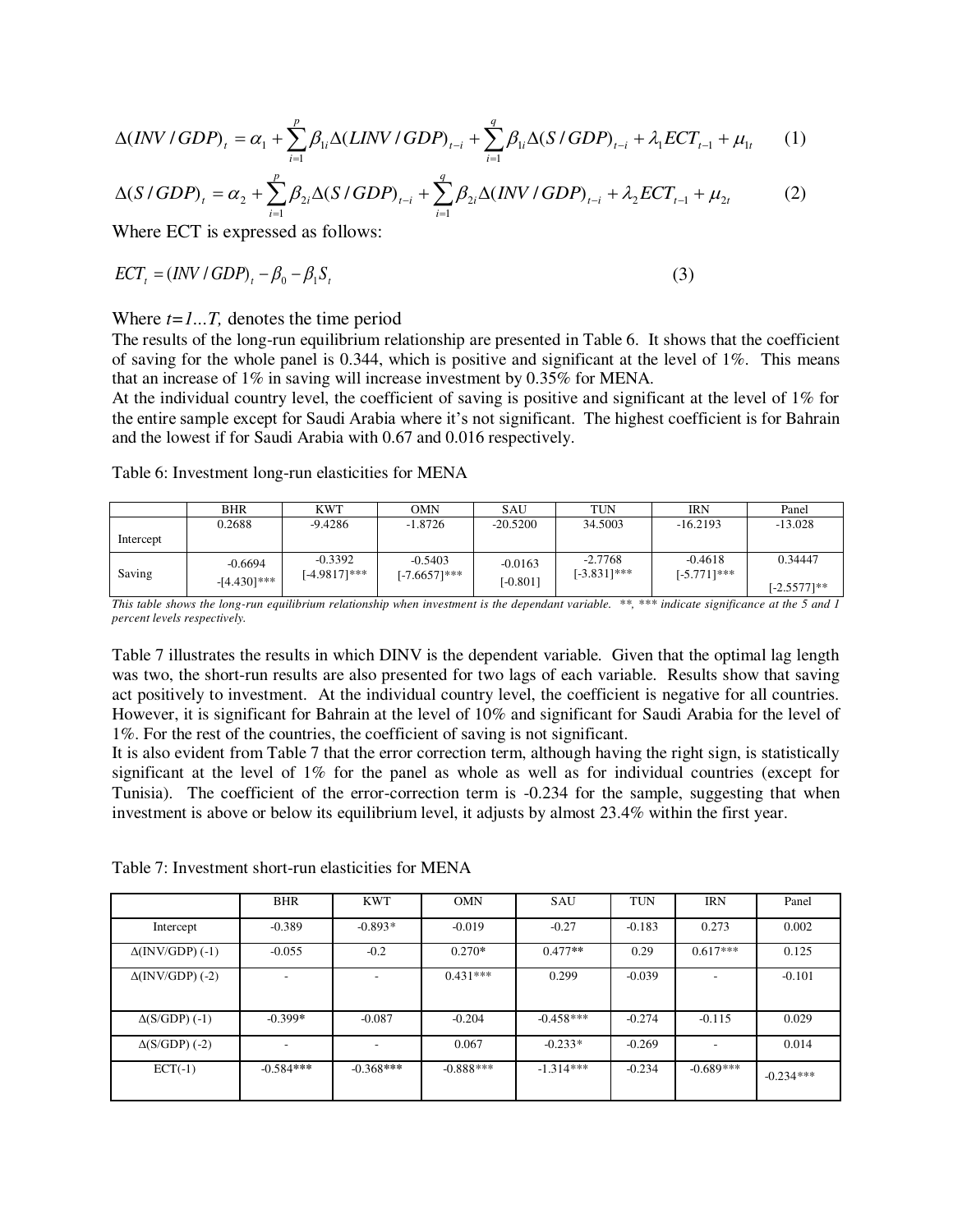This table shows the short term equilibrium of investment to GDP *ratio and saving o GDP ratio for 6 MENA countries. Indicate significance at the 5 and 1 percent levels respectively.* 

The existence of a panel long-run cointegration relationship among saving and investment suggests that there must be Granger causality in at least one direction. Thus, the next concern is to inspect the direction of causality amongst the two variables. The results of causality tests based on the VEC model are reported in Table 8. The table has three major blocks illustrating the short-run effects, long-run effects represented by the error correction coefficients, and the joint short-run and long run effects, respectively. The F-statistics for the short-run dynamics reveals no causality between investment and saving. This results support our findings reported in Table7 in which saving is not significant. Regarding error correction results, the coefficient is found to be significant in the saving and investment. This confirms that deviation from the long-run equilibrium is corrected by the two variables. This reveals the fact that any changes in saving that disturb long-run equilibrium are corrected by counter-balancing changes in the investment and vice versa.

Turning now to the right side of Table 8, the joint Wald F-statistics results indicate in the investment equation, error correction term and saving are jointly significant at a level of 1%. Hence, there is a granger causality running from saving to investment. This indicate whenever there is a shock, GDP would make short-run adjustments to reestablish long run equilibrium. Similarly, the joint Wald F-statistics results indicate in the saving equation, error correction term and investment are jointly significant at a level of 1%. Hence, there is a granger causality running from investment to saving.

| Table 8. Results of the balanced panel causality tests |
|--------------------------------------------------------|
|--------------------------------------------------------|

| Variable           | Short run $(F-stats)$ |                   | $ECT(t-stats)$ |                  | Joint short and long run (F-stats) |
|--------------------|-----------------------|-------------------|----------------|------------------|------------------------------------|
|                    | $\Delta(I/GDP)$       | $\Delta$ (S/GGDP) |                | $\Delta$ (I/GDP) | $\Delta$ (S/GDP)                   |
| $\Delta$ (INV/GDP) |                       | 0.239             | $-0.233***$    | -                | 8.779***                           |
| $\Delta$ (S/GDP)   | L.009                 |                   | $0.210**$      | 2.868***         | $\overline{\phantom{0}}$           |

*This table shows the result of the balanced panel causality tests based on VECM estimation. \*\*, \*\*\* indicate significance at the 5 and 1 percent levels respectively.* 

To conclude, granger causality tests shows no causality between investment and saving in the short run and confirms the presence of bidirectional causal relationship between the two variables in the long run.

# **CONCLUDING COMMENTS**

The aim of this paper is to analyze the dynamic relationship between saving and investment in selected Middle East and North African countries using annual time series data from 1980 to 2008. Our sample contains 6 countries only because data for other countries was very limited and/or unavailable. We used a panel data analysis based on cointegration and causality analysis. The empirical findings at an individual level are mixed across countries for the short run as well as for the long run.

For the short run, there is no bidirectional relationship between the two variables for all the countries. This means that saving and investment activities are two policies taken separately by policy makers.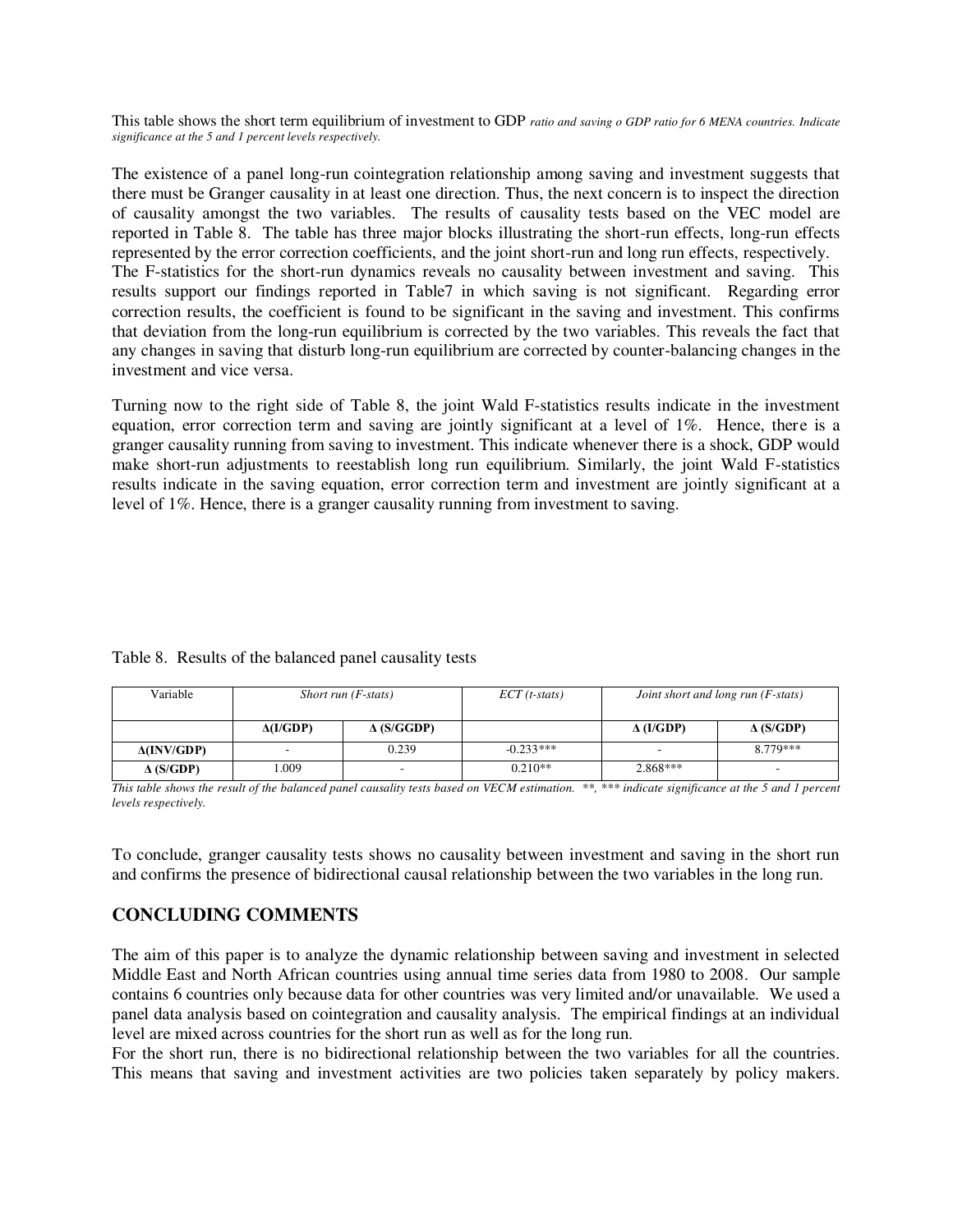Empirical results reveal that saving Granger cause investment for Bahrain and Saudi Arabia only and investment Granger cause saving for Kuwait only.

Regarding the long run estimation, Kuwait appears to be the only country with bidirectional relationship between investment and saving. Results show that saving Granger cause investment for all countries except Tunisia. Furthermore, investment Granger cause saving for Tunisia and Kuwait only. These mixed results show that policy may differ from one country to another even if these countries have many common characteristics (historical, religion, language geographic, etc).

# **REFERENCES**

Ang, J, B. (2007) "Are Saving and Investment Cointegrated? The Case Of Malaysia (1965–2003)". *Applied Economics*, 39, p. 2167–2174.

Apergis, N. and Tsoulfidis, L. (1997). ''The Relationship Between Saving And Finance: Theory And Evidence From E.U. Countries'', *Research in Economics*, Vol. 51, 4, p. 333–358

Arginon, I. and Roldan, J. (1994): "Saving, Investment and International Capital Mobility in E.C. Countries," *European Economic Review*, 38, p. 59–67.

Banerjee, A.J., Dolado, J. and Mestre, R. (1998). ''Error-Correction Mechanism Tests For Cointegration In Single-Equation Framework'', *Journal of Time Series Analysis*, Vol. 19, p. 267–283.

Bayoumi, T (1990). ''Saving- Investment Correlation: immobile Capital, Government Policy or Endogenous behaviour'', *IMF Staff Papers*, Vol. 37, 2, p. 360-387.

Bordoloi, S (2008). ''Saving and Capital Formation in India: Some Exploration'', *The Journal of Income and Wealth*, Vol.30, 1, p. 11- 26.

Breitung, J (2000) "The Local Power of Some Unit Root Tests for Panel Data", in: B. Baltagi (ed.), Nonstationary Panels, Panel Cointegration, and Dynamic Panels, Advances in Econometrics, Vol. 15, JAI: Amsterdam, p. 161-178.

Chinn, M.D. and Ito, H. (2007) "Current Account Balances, Financial Development and Institutions: Assaying the World "Savings Glut"." *Journal of International Money and Finance* 26, p. 546-569.

Corbin, Annie. (2001) "Country Specific Effects in the Feldstein-Horioka Paradox: A Panel Data Analysis", *Economics Letters*, 72, p. 297-302.

De Vita, G. and Abbott, A. (2002) ''Are Saving and Investment Cointegrated? An ARDL bounds testing approach'', *Economic Letters*, Vol. 77, p. 293-299.

Engle, R.F. and Granger, C.W. J. (1987) "Cointegration and Error-Correction: Representation, Estimation, and Testing"*, Econometrica,* Vol. 55, p. 251-276.

Feldstein, M. and Horioka, C. (1980) ''Domestic Saving and International Capital Flows'', *The Economic Journal*, Vol. 90, p. 314-329.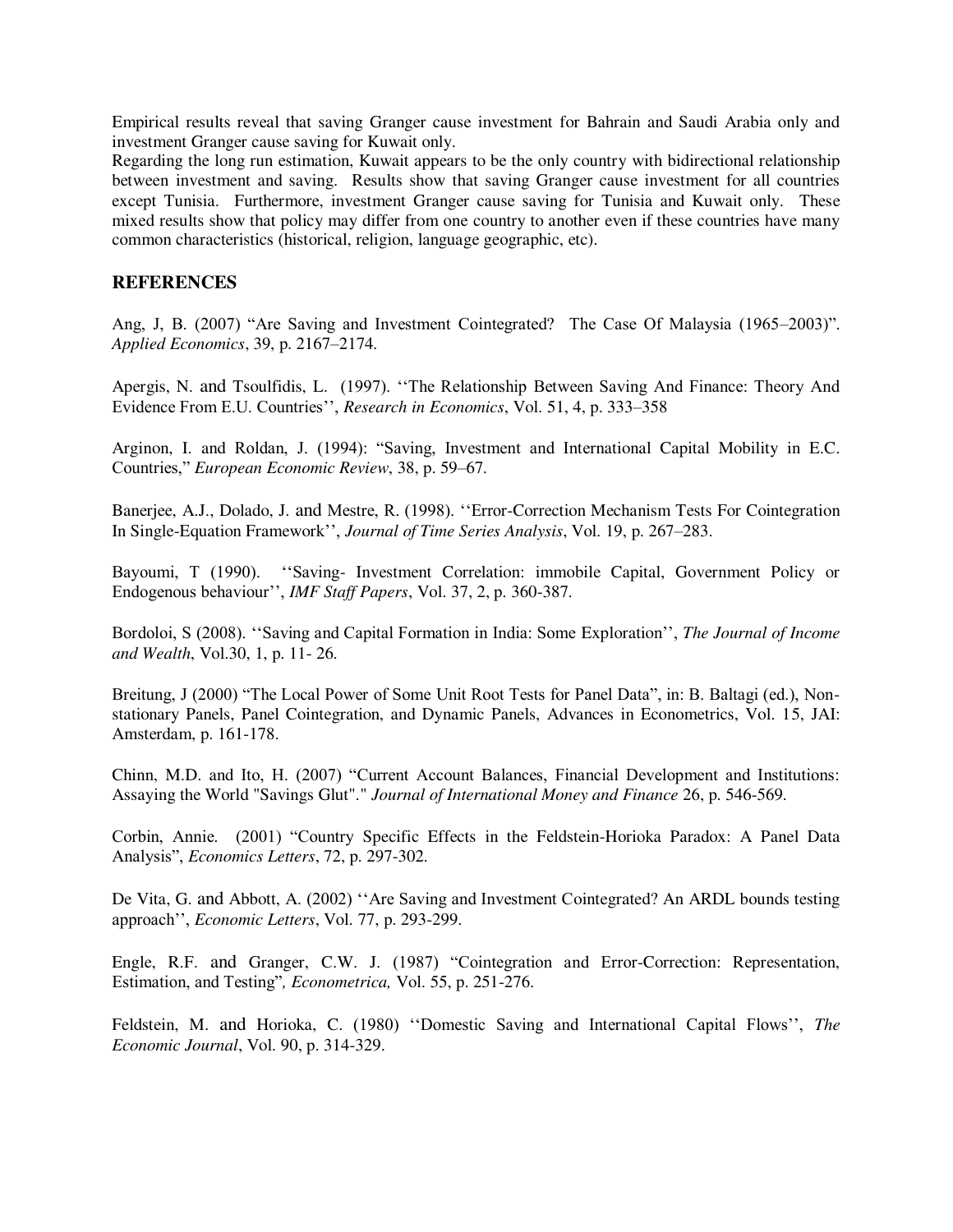Frankel, J., Dooley, M. and Mathieson, D. (1986) "International Capital Mobility in Developing Countries vs. Industrial Countries: What Do Savings Investment Correlations Tell Us", NBER Working Paper -2043.

Gregory, A. W. and Hansen, B. E. (1996) ''Tests For Cointegration In Models With Regime And Trend Shifts'', Oxford Bulletin Of Economics And Statistics, Vol. 58, p. 555-560.

Gulley, David, O. (1992) "Are saving and investment cointegrated? Another look at the data", *Economics Letters,* Vol. 39, p. 55–58.

Hendry, D. F., Pagan, A. R., and J. D Sargan (1984). ''Dynamic specification'', in Griliches, Z. and Intriligator, M. D. (eds.), Handbook of Econometrics, Elsevier, Amsterdam, Vol. II: p. 1023-1100.

Johansen, S (1988) ''Statistical Analysis of Cointegrating Vectors'', *Journal of Economic Dynamics and Control,* Vol. 12, p. 231-254.

Kasuga H (2004) "Saving-Investment Correlations in Developing Countries," *Economics Letters*, 83(3), p. 371-376.

Krol, R (1996). ''International capital mobility'', *Journal of International Money and Finance*, Vol. 15 No. 3, p. 467-474.

Khundrakpam, J.K. and Ranjan, R. (2010) ''Saving-Investment Nexus and International Capital Mobility in India: Revisiting Feldstein-Horioka Hypothesis'', *Indian Economic Review*, Vol. XXXXV, No. 1, p. 49-66.

Levin, A., F. Lin, and C. Chu (2002) "Unit Root Tests in Panel Data: Asymptotic and Finite-Sample Properties, *Journal of Econometrics,* p. 108, 1-24.

Levy, Daniel (2000) ''Investment-Saving Co-movement and Capital Mobility: Evidence from Century Long U.S. Time Series'', *Review of Economic Dynamics,* Vol. 3, p. 100-136.

MacKinnon (1991) "Critical Values for Cointegration tests", in Engle, R.F. and Granger, C.W.J. (eds.), Long-Run Economic Relationship: Readings in Cointegration, Oxford University Press, Oxford.

Mamingi, N (1997) ''Saving-Investment Correlations and Capital Mobility: The Experience of Developing Countries'', *Journal of Policy Modeling*, Vol. 19, No. 6, p. 605-626.

Miller, Stephan (1988) ''Are saving and investment cointegrated?'', *Economic Letters*, Vol. 27, p. 31–34.

Mishra, P.K., Das, J.R. and Mishra, S.K. (2010) ''The Dynamics of Saving and Investment Relationship in India'', *European Journal of Economics, Finance and Administrative Sciences*, Issue 18, p. 163-172.

Narayan, P, K. (2005) ''the Saving And Investment Nexus For China: Evidence From Cointegration Tests'', *Applied Economics,* Vol. 37, p. 1979- 1990.

Obstfeld, M (1995). International Capital Mobility in the 90s. In P. B. Kenen (Ed.), Understanding Interdependence: The Macroeconomics of the Open Economy (201-261). Princeton: Princeton University Press.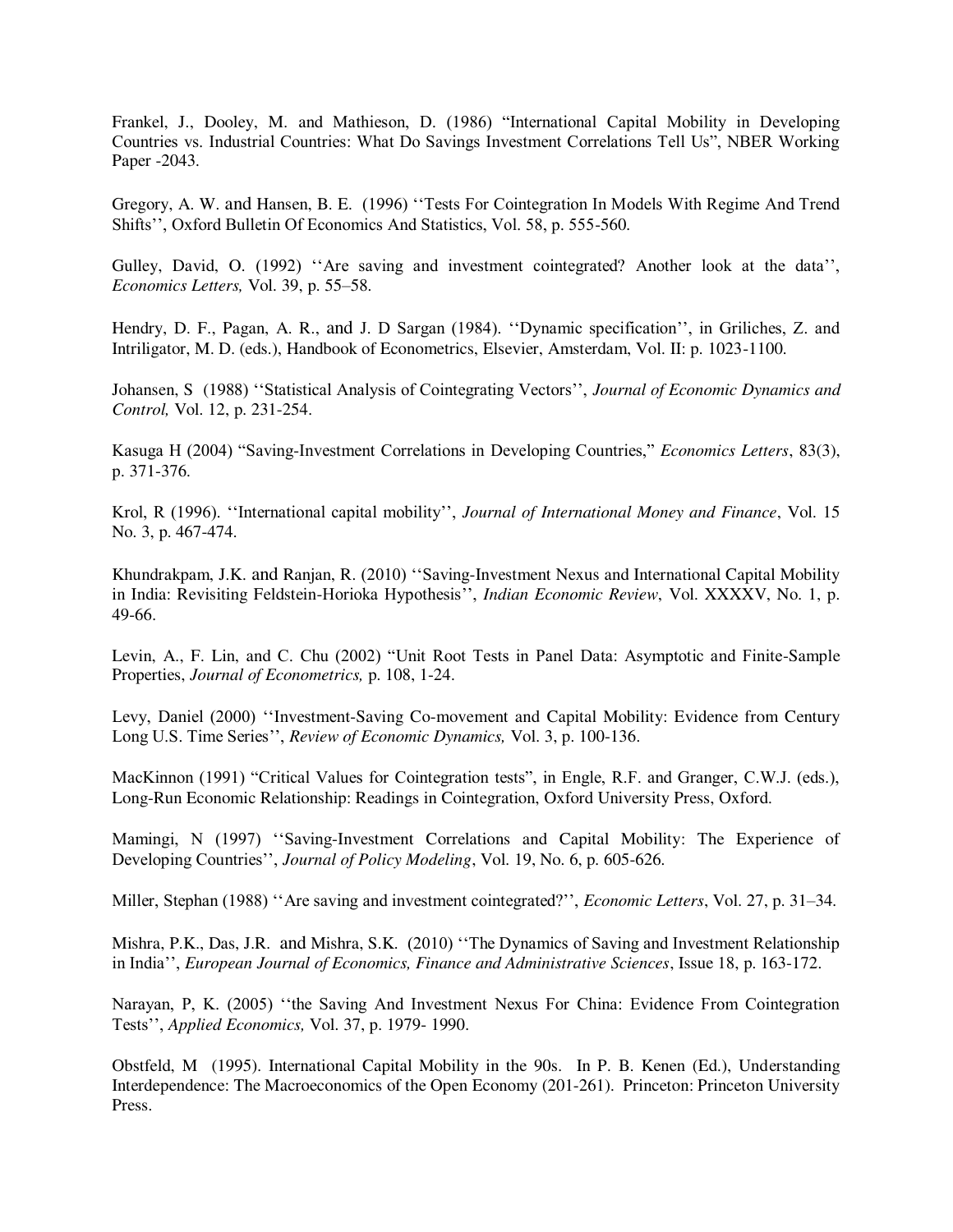Onafowara, O.A., Owoye, O. and F. Huart (2011). ''The Temporal Relationship between Saving and Investment: Evidence from Advanced EU Countries'', *International Journal of Business and Social Science,* Vol. 2, 2, p. 1-12.

Pesaran, M. H., Shin, Y. and Smith, R. J., (2001) "Bounds Testing Approaches to the Analysis of Level Relationships" *Journal of Applied Econometrics*, 16, p. 289-326.

Phillips, P.C.B. and Perron, P. (1988) "Testing For A Unit Root In Time Series Regression" *Biometrika*, 75, P. 335–346.

Rocha, F (2006) ''Are Error Correction Models The Best Alternative To Assess Capital Mobility In Developing Countries?'', *Economic Applications*, Vol. 10, 2, p. 267-285.

Seshaiah, V. & Sriyval, V. (2005) ''Saving and Investment in India: A Cointegration Approach'', *Applied Economics and International Development,* Vol. 5, p. 25-44.

Sinha, D. and Sinha, T. (1998) ''The long run relationship between saving and investment in India'', *Indian Economic Journal*, Vol. 45, p. 118-123.

Sinha, D (2002). ''Saving-investment relationships for Japan and other Asian countries''*, Japan and the World Economy,* Vol. 14, p. 1-23.

Sinha, T. and Sinha, D. (2004). ''The Mother of All Puzzles Would Not Go Away'', *Economic Letters,* Vol. 82, p. 259-267.

UNCTAD (2010), *World Investment Report*. United Nations, New York and Geneva 2010.

Verma, R (2007). ''Saving, Investment and Growth in India: An Application of the ARDL Bounds Testing Approach'', *South Asia Economic Journal*, Vol. 8, 1, p. 87-98.

World Bank (2010) "*World Development Indicators"* World Bank, Washington, D. C.

# **ACKNOWLEDGEMENT**

We would like to thank the journal Managing Editor Mercedes Jalbert and two anonymous referees for their invaluable comments on a previous draft of this paper.

The views and opinions expressed in this article are those of the authors and do not necessarily reflect the official policy or position of their institutions.

# **BIOGRAPHY**

**Helmi Hamdi** is Senior Economist at the Financial Stability Directorate at the Central Bank of Bahrain. Before joining the CBB, he was Assistant-Professor of Economics at the Faculty of Applied Economics, Paul Cezanne University Aix-Marseille III (France) where he got his PhD in Financial Economics in 2008. He is also a senior research fellow at CERGAM-CAE. His research interests are Economics of Banking and Finance, the Economics of payment Systems and Monetary Policy. He published various articles in these fields in international academic journals. E-mail: helmi.hamdi@cbb.gov.bh. (Corresponding author).